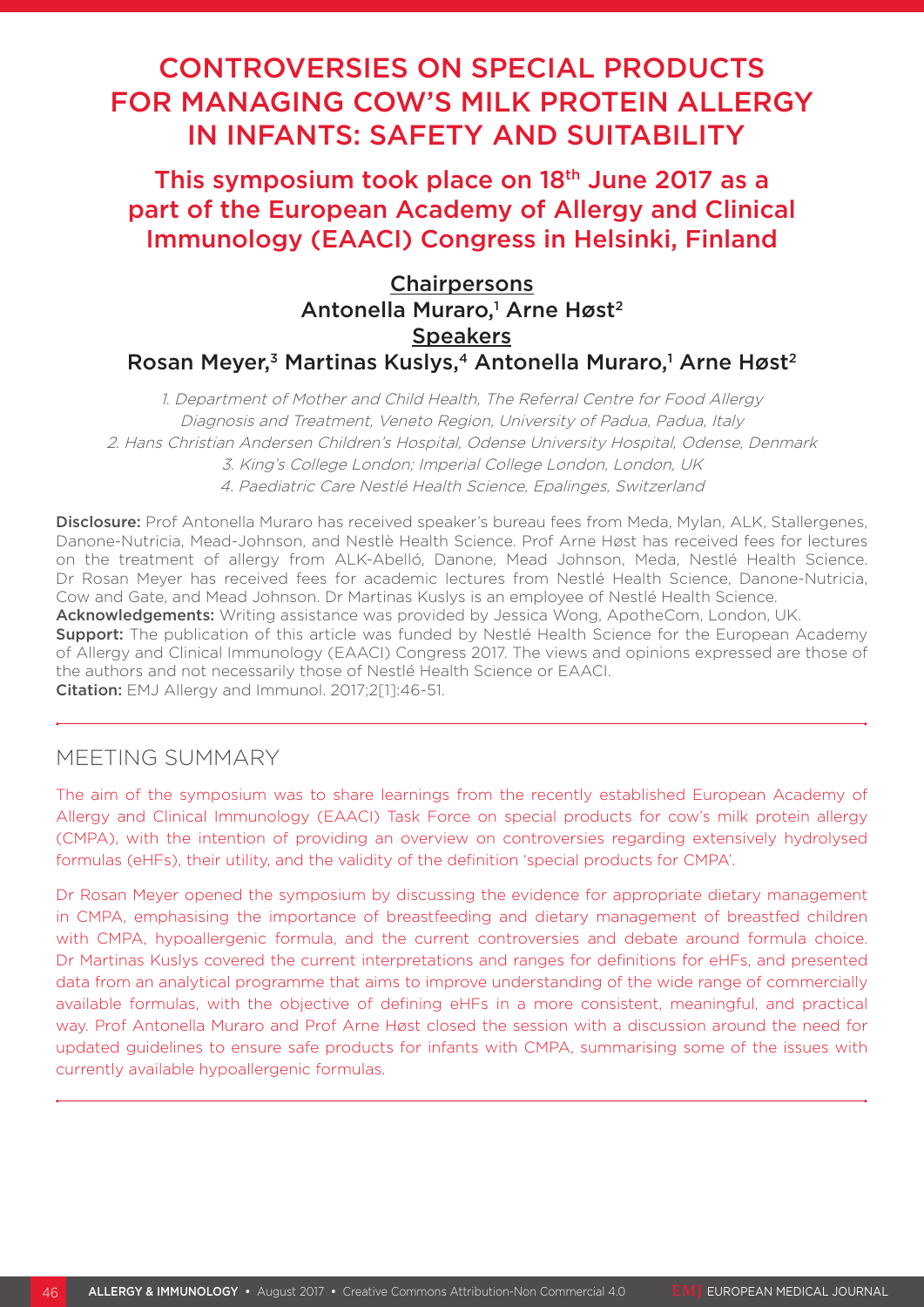### Welcome and Introduction

### Professor Antonella Muraro and Professor Arne Høst

The EAACI Task Force on products for CMPA was established in 2016, with the objective of addressing the need for improved knowledge regarding treatment of infants with CMPA. The symposium speakers are members of the EAACI Task Force, which aims to better define eHFs through a collaboration between academia and industry. The ultimate goal is to provide clarity in the field and to offer safe and suitable solutions, and advice for daily clinical practice.

# Choosing the Most Appropriate Dietary Management for Infants with Cow's Milk Protein Allergy

#### Doctor Rosan Meyer

There are currently two existing definitions for 'hypoallergenic formulas'.<sup>1,2</sup> The first definition for specialty infant formulas with reduced allergenicity is based arbitrarily on a content of <1% immune-reactive protein of total nitrogen, while the second is based on the product being tolerated by at least 90% of infants (with 95% confidence interval) with documented CMPA. A key feature of the second definition is the recommendation that after a successful double-blind challenge, clinical testing should also include an open challenge, using an objective scoring system to document allergic symptoms during a 7-day period. A controversial aspect of the first definition is the lack of supporting evidence that the <1% threshold would prevent a clinical reaction. Therefore, there has been a drive by official bodies for hypoallergenic formulas to be tested in clinical trials and to comply with the second definition.

There is a lack of consistency around the definition of the Dalton size of peptides in eHF. A proposal used in many guidelines $1,3$  dictates that the product should have free amino acids and peptides <1.5 kDa in size. This proposal may have originated from a study of peptide lengths in commercially available formulas, in which significant amounts of peptides of molecular weights (MWs) >1.5 kDa were not detected in any of the tested feeds.<sup>4</sup> The study authors did not recommend using >1.5 kDa as a cut-off, they simply reported that the formulas they tested did not contain significant amounts of larger proteins; however, various subsequent publications have featured it as a recommendation. Interestingly, a review of clinical studies of different formulas found that Dalton size alone does not predict clinical outcome.5

eHFs are suitable for most infants with CMPA.<sup>6</sup> and can contain protein derived from casein, whey, or rice. Casein-based eHFs were one of the first established hypoallergenic formulas (>60 years ago), while whey-based eHFs have been available since the early 1990s, and can contain lactose. Many casein and whey-based eHFs are well-established and tested products. However, many products currently available on the market have not been subjected to rigorous testing. Extensively hydrolysed or partially hydrolysed rice formulas are relatively new, and are not available worldwide. Rice-based eHFs have undergone testing according to the EAACI guidelines in two studies.<sup>7,8</sup> However, limited data exist on the effect of rice-based formulas on growth and its nutritional adequacy, with only a small number of studies available, featuring low numbers of patients. A question also remains over the presence of arsenic in rice-based formulas.9

Amino acid-based formulas (AAF) contain proteins only in the form of individual amino acids, and none are based on any cow's milk proteins. Generally, AAFs are reserved for the subgroup of patients with the most severe cases of  $CMPA<sup>6</sup>$  as they are considered the only truly non-allergenic formulas, with products available for infants both <1 year and >1 year of age. A recently submitted systematic review concluded that the following conditions warranted the use of AAF: failure on an eHF, eosinophilic esophagitis, faltering growth and multiple food eliminations, and anaphylaxis.10

Lactose has numerous benefits as an ingredient in formula. Historical fears regarding the risk of adverse reactions to lactose, as expressed in a 1999 joint statement of the European Society for Paediatric Gastroenterology Hepatology and Nutrition (ESPGHAN) and European Society for Paediatric Allergology and Clinical Immunology (ESPACI),2 have been reassessed. More recently, ESPGHAN stated that: "adverse reactions to lactose in CMPA are not supported in the literature, and complete avoidance of lactose in CMPA is no longer warranted. eHFs containing purified lactose are now available and have been found safe and effective in the treatment of CMPA".<sup>11</sup>

It is important to note that lactose is the main source of carbohydrate in breast milk.<sup>12</sup> Given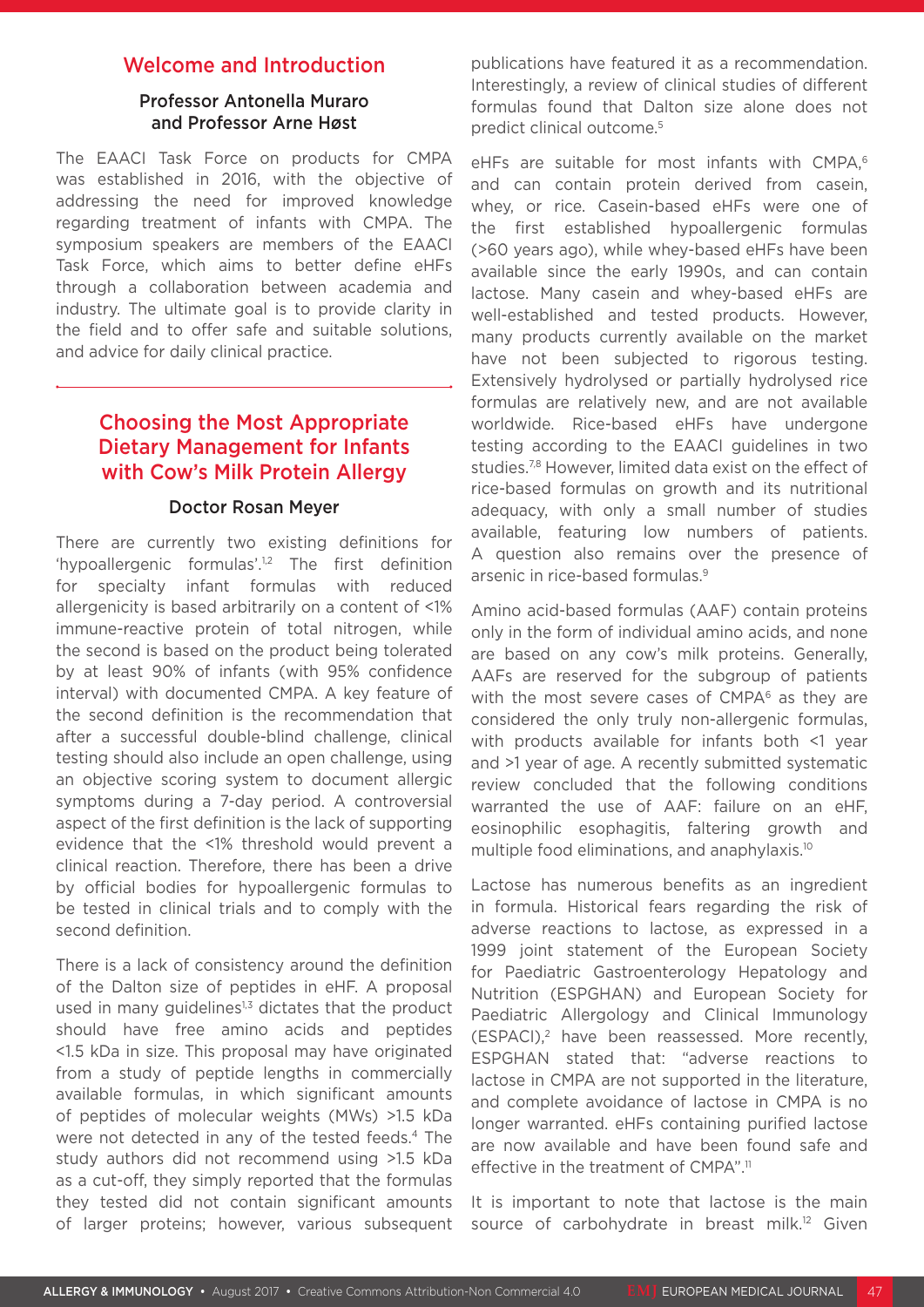that in non-immunoglobulin (Ig)E-mediated gastrointestinal allergies, breastfeeding is strongly recommended,13 concerns over lactose seem unfounded. In addition to the positive impact of lactose on taste, lactose has a beneficial effect on the gut microbiota and metabolome in children with CMPA.<sup>14</sup> and has also been shown to improve the absorption of calcium and zinc.<sup>15</sup>

The need for a multidisciplinary approach in managing CMPA is summarised by a statement from the Italian Society of Paediatric Nutrition/ ItalianSociety of Pediatric Allergy (SINUPE/SIAIP) Allergy and Immunology Task Force:16 "the interaction of the nutritionist, dietitian, nurses, allergologist and, whenever possible, psychologist, is the most successful way to ensure both growth and health of allergic children". Dietitians, as part of a multidisciplinary team, are known to improve parents' experience, reduce the number of appointments, and increase cost efficiency.<sup>17</sup> Dietary counselling has also been proven to result in a significant improvement in anthropometric and laboratory biomarkers of nutritional status of allergic children.<sup>18</sup>

In summary, there are several factors which need to be taken into consideration when choosing the most appropriate dietary management for infants with CMPA. Many guidelines exist for the management of CMPA, which recommend eHF for most cases as first-line formula, and AAF for the severe spectrum of CMPA.<sup>6</sup> When making the choice, it is also important to consider not only the nutritional status of the child, but also whether the hypoallergenic formula has been tested in children with CMPA as required by EAACI guidelines, if growth and nutritional adequacy data have been published, and if the micronutrient content is suitable for the child. For example, medium-chain triglycerides can optimise absorption of lipids in patients with malabsorptive disorders, and the addition of iron in follow-on formulas and formulas suitable for >1 year can be considered. The addition of vitamins, prebiotics, and probiotics, as well as taste and flavour additions, are also important to consider.19,20 Practicalities, such as local availability, the reimbursement environment, and cost of formula must also be taken into account. The age of the child can also impact formula choice and taste acceptance, and religious and other dietary considerations (e.g. presence of multiple food allergies or being vegan/vegetarian) may restrict the formula choice further.

### Not All Extensively Hydrolysed Formulas Intended for Cow's Milk Protein Allergy are the Same

#### Doctor Martinas Kuslys

Although the ultimate goals of all eHFs are the same, to be well-tolerated by most infants with CMPA and to be nutritionally complete with similar taste and consumption properties to regular formulas, recent publications have highlighted the chemical heterogeneity of eHFs.21,22 Currently, eHFs can be characterised by either chemical analysis $3,23$  or by the desired clinical outcome.<sup>11,24,25</sup>

Chauveau et al.22 analysed the peptide profiles of three whey-based eHFs. Each peptide profile was found to be different. Two were found to have residual whey peptides, recognised by specific IgE, and two had residual caseins.<sup>22</sup> The authors concluded that: "the degree of hydrolysis and the size of residual peptides of each eHF should be known by practitioners".<sup>22</sup> In another study, four peptide profiles were tested from four batches of several commercially available casein-based eHFs and each was shown to be different. The authors concluded that dissimilarities in peptide profiles of the products may be related to the differences in their overall functionality.<sup>21</sup> These functional differences have also been observed in clinical practice. Although these observations cannot be generalised for all eHFs, in a study of 49 children with CMPA, half were found to have incomplete resolution of symptoms following whey-based eHF treatment.<sup>26</sup> Surprisingly, few eHF products have been shown to be efficient in terms of both allergy and growth.

Samples of commercially available eHFs from 12 countries (sourced from 11 major suppliers) were analysed with a clear focus on suitability for the management of CMPA. The programme consisted of internal investigations at the Nestlé Research Labs, Switzerland and external investigations at Neotron SPA, Italy and was conducted in accordance with accepted international testing standards. Only eHFs based on cow's milk proteins and marketed for the management of CMPA in infants were included. Although the MW distribution of hydrolysates can be used as an indicator of the degree of hydrolysis, several other parameters should be used to characterise eHFs. Quantification of residual proteins is also important as values reflect both the design of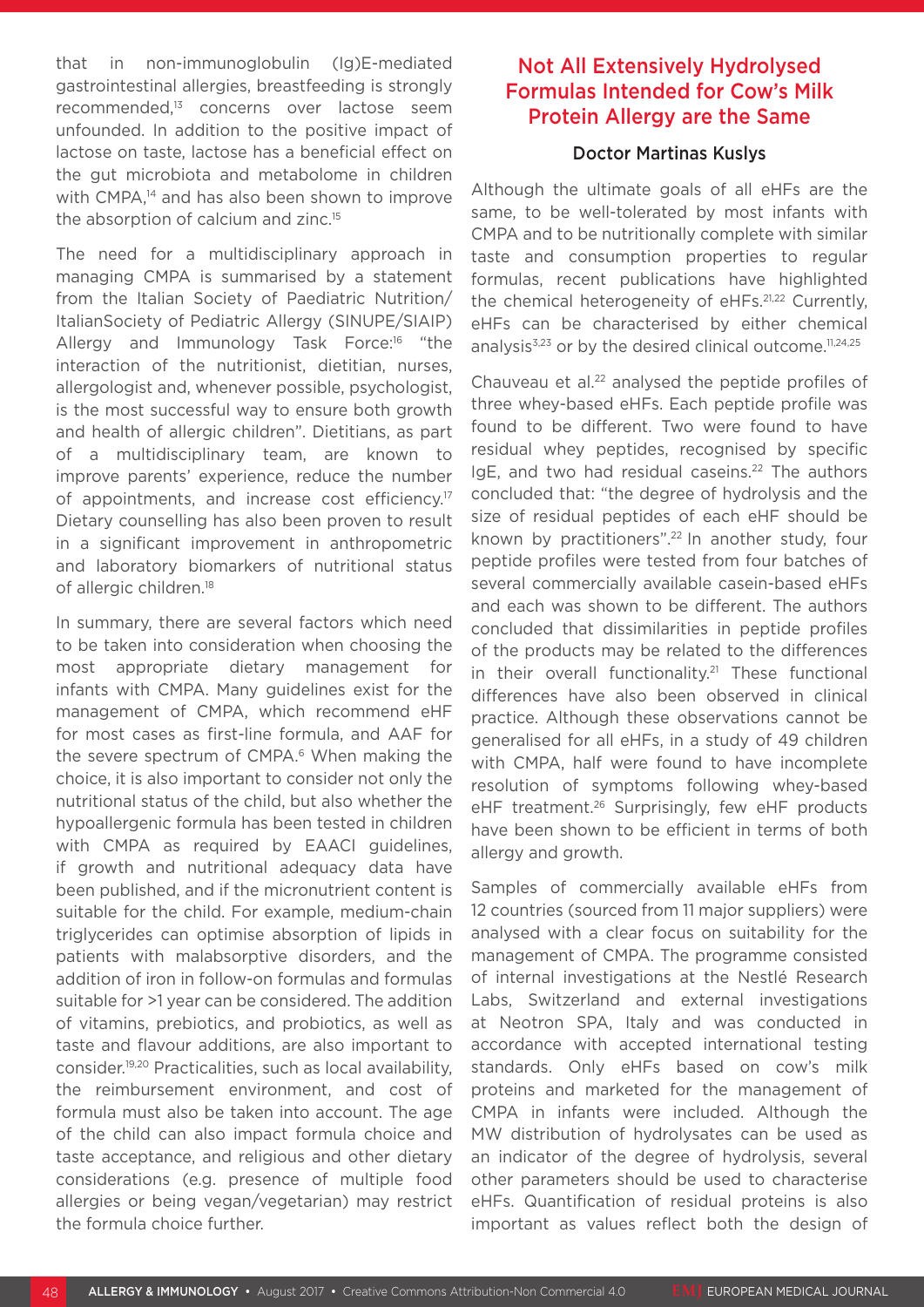the formula and the quality management in production. The analysis comprised of osmolarity, nitrogen fractions, lactose content, total and free amino acids, β-lactoglobulin, and casein content and included sodium dodecyl sulphate-polyacrylamide gel electrophoresis (SDS-PAGE) and size exclusion-high-performance liquid chromatography (SE-HPLC) for peptide profiling and MW distribution analysis. The results focussed on three main aspects: peptide profiling and MW distribution, and both β-lactoglobulin and casein content by enzyme-linked immunosorbent assay (ELISA).

Significant variation in the peptide MW distribution was found, and the percentage of peptides with MW >1.2 kDa varied from 1–36%. Similarly, β-lactoglobulin levels were found to vary by more than two-orders of magnitude. eHF samples were grouped into two categories; 20% of investigated samples had non-measurable β-lactoglobulin content (lower than or at the limit of quantification [LoQ]: 0.010 mg/kg), and 80% of samples had β-lactoglobulin content >LoQ, with high variability from 0.020–36 mg/kg.

Casein concentrations also displayed a similarly wide variation. With 83.3% of samples having non-measurable casein content (≤LoQ: 0.2 mg/kg), and 16.7% having casein content >LoQ, with high variability from 0.3–1.1 mg/kg. Figure 1 displays these data and highlights the importance of using a combination of analytical methods when carrying out assessments of formulas. The results suggest that a high degree of hydrolysis is desirable, but further quality control elements are needed to ensure consistently clinically safe products.

It has been recognised by EAACI that not all eHFs are clinically tested or fit for their intended purpose.<sup>6</sup> The wide variation of the degree of hydrolysis in commercially available eHFs reflects the lack of alignment for the definition of 'extensively hydrolysed'. The high variability of commercially available eHFs and wide interpretation of the definition of eHF results in some products which are perhaps incorrectly labelled as 'extensively hydrolysed' and may be unsuitable for CMPA management. In 2010, the Spanish Food Standards Agency (AESAN) disclosed that milk protein had been found in samples of baby milk that had been marketed as being suitable for infants with milk allergies, leading to a product recall.<sup>27</sup> These findings highlight that the degree of hydrolysis alone, is not sensitive enough to characterise eHFs. It is recommended that actionable guidelines should be introduced and implemented to better define eHFs, and to provide guidance on conducting clinical trials.



Figure 1: A combination of analytical methods; assessing formula suitability for the management of CMPA. BLG: β-lactoglobulin; Da: Dalton; LoQ: limit of quantification; MW: molecular weight; CMPA: cow's milk protein allergy.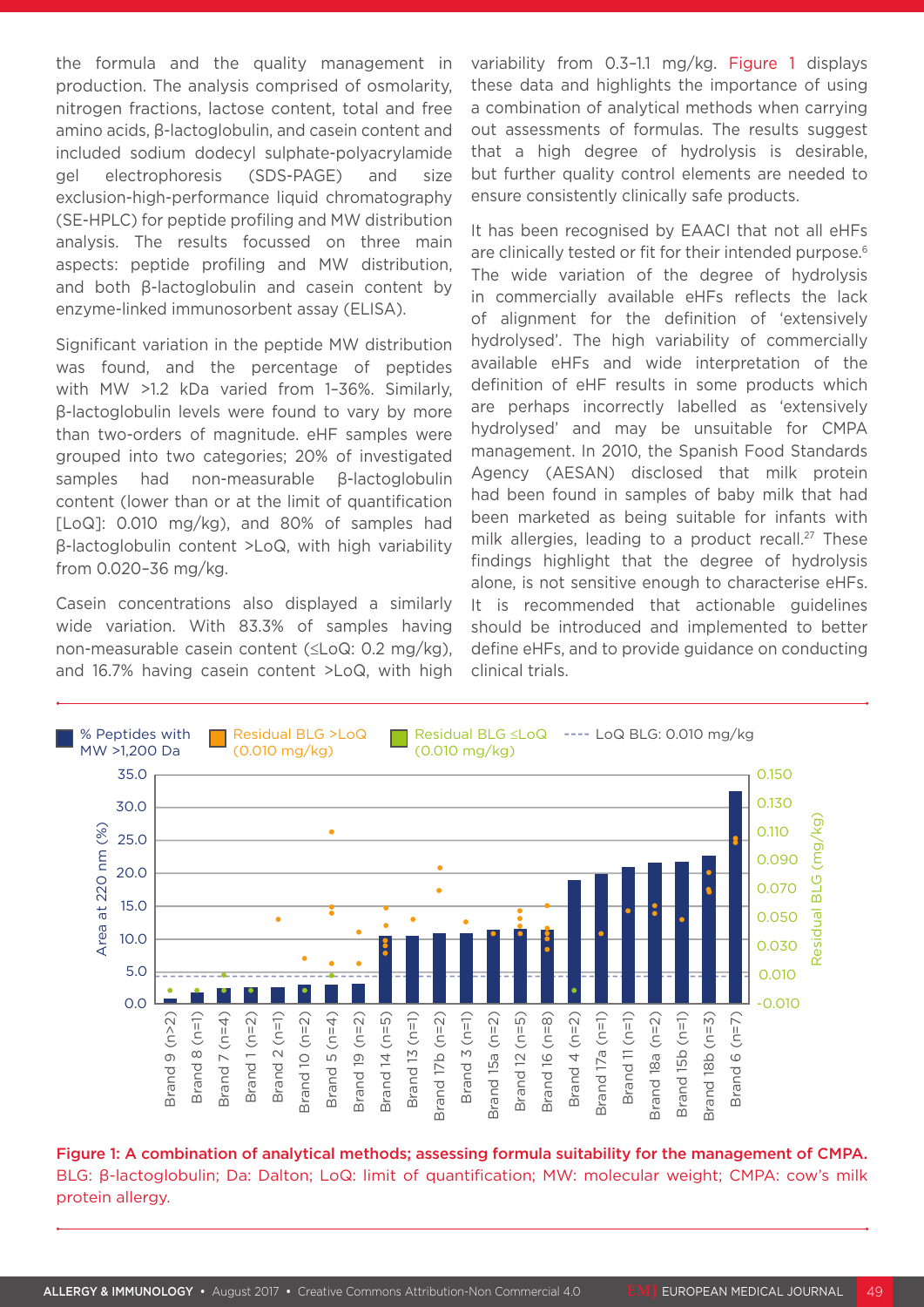# New Guidelines Ensuring Safe Products for Infants with Cow's Milk Protein Allergy: Update from the EAACI Task Force on Special Products for Cow's Milk Protein Allergy

### Professor Antonella Muraro and Professor Arne Høst

At present, not all commercially available products for infants with CMPA are safe and effective, since some contain a substantial proportion of high MW peptides, with a variable degree of residual antigenicity and allergenicity.28-30 The criteria for hypoallergenic formulas recommended by EAACI in 2004 states that hypoallergenic formulas should have 90% clinical tolerance (with 95% confidence interval) in infants with IgE-mediated CMPA. Furthermore, the formula should be investigated in at least two centres with consecutive patients representing both IgE and non-IgE-mediated CMPA.<sup>31</sup> Casein hydrolysates, 32,33 whey hydrolysates,<sup>34-37</sup> and amino acid mixtures<sup>35,38-41</sup> have been shown to meet these criteria; however, there have been reports of allergic reactions to formulas labelled as 'eHF',<sup>22</sup> suggesting they do not meet these criteria and are neither safe nor effective.

The degree of hydrolysis and content of β-lactoglobulin has been investigated in a range of products.30,42,43 Currently, there is no unanimous agreement on the criteria for eHF classification. Products can only be defined as non-allergenic if they are pure amino acid mixtures, all others, even those labelled as hypoallergenic, contain residual allergenicity and may induce allergic reactions.

Reduction of allergenicity can be achieved through several processes which can be combined, such as, enzymatic hydrolysis, heat treatment, and ultrafiltration. Hypoallergenic formulas can contain residual antigenicity due to inadequate hydrolysis and filtration, the presence of peptides with cow's milk protein (CMP)-derived epitopes, the aggregation of smaller peptides, and the cross-reaction of epitopes with those of CMP. Contamination and inclusion of other antigens can be introduced during production or packing processes, and from carbohydrate and lipid sources, which may explain batch-to-batch variations. Many products defined as 'hypoallergenic' have also undergone changes in their chemical composition, such as the addition of probiotics and prebiotics, long-chain polyunsaturated fatty acids, and other additives. It is unclear how these changes impact the 'hypo-allergenicity' as evaluated in the initial product.

Numerous tests are available to determine the antigenicity of cow's-milk-based formulas, including: physicochemical tests, which allow formal titration and an estimate of the percentage of hydrolysis, SDS-PAGE for MW determination, immunoblotting, inhibition ELISA and radioimmunoassay (using sera from sensitised patients), and animal models of anaphylaxis.

Future developments in the field should include industry-wide agreements on standards for preclinical testing, and quality control and assurance. Careful clinical testing, should also be carried out for quality assurance of each new 'hypoallergenic' product before its launch in the market. Strict criteria should be established with requirements for informative labelling on all products, and a European database of products for CMPA should be created, allowing information on adverse reactions to be collected.

#### REFERENCES

1. American Academy of Pediatrics. Committee on Nutrition. Hypoallergenic infant formulas. Pediatrics. 2000;106 (2 Pt 1):346-9.

2. Høst A et al. Dietary products used in infants for treatment and prevention of food allergy. Joint Statement of the European Society for Paediatric Allergology and Clinical Immunology (ESPACI) Committee on Hypoallergenic Formulas and the European Society for Paediatric Gastroenterology, Hepatology and Nutrition (ESPGHAN) Committee on Nutrition. Arch Dis Child. 1999;81(1):80-4.

3. Luyt D et al. BSACI guideline for the diagnosis and management of cow's milk allergy. Clin Exp Allergy. 2014;44(5): 642-72.

4. Siemensma AD et al. The importance of peptide lengths in hypoallergenic infant formulae. Trends Food Sci Technol. 1993; 4(1):16-21.

5. Halken S et al. How hypoallergenic are hypoallergenic cow's milk-based formulas? Allergy. 1997;52(12):1175-83.

6. Muraro A et al. EAACI food allergy and anaphylaxis guidelines: diagnosis and management of food allergy. Allergy. 2014; 69(8):1008-25.

7. Vandenplas Y et al. Safety and tolerance of a new extensively hydrolyzed rice protein-based formula in the management of infants with cow's milk protein allergy. Eur J Pediatr. 2014;173(9): 1209-16.

8. Reche M et al. The effect of a partially hydrolysed formula based on rice protein in the treatment of infants with cow's milk protein allergy. Pediatr Allergy Immunol. 2010;21(4 Pt 1):577-85.